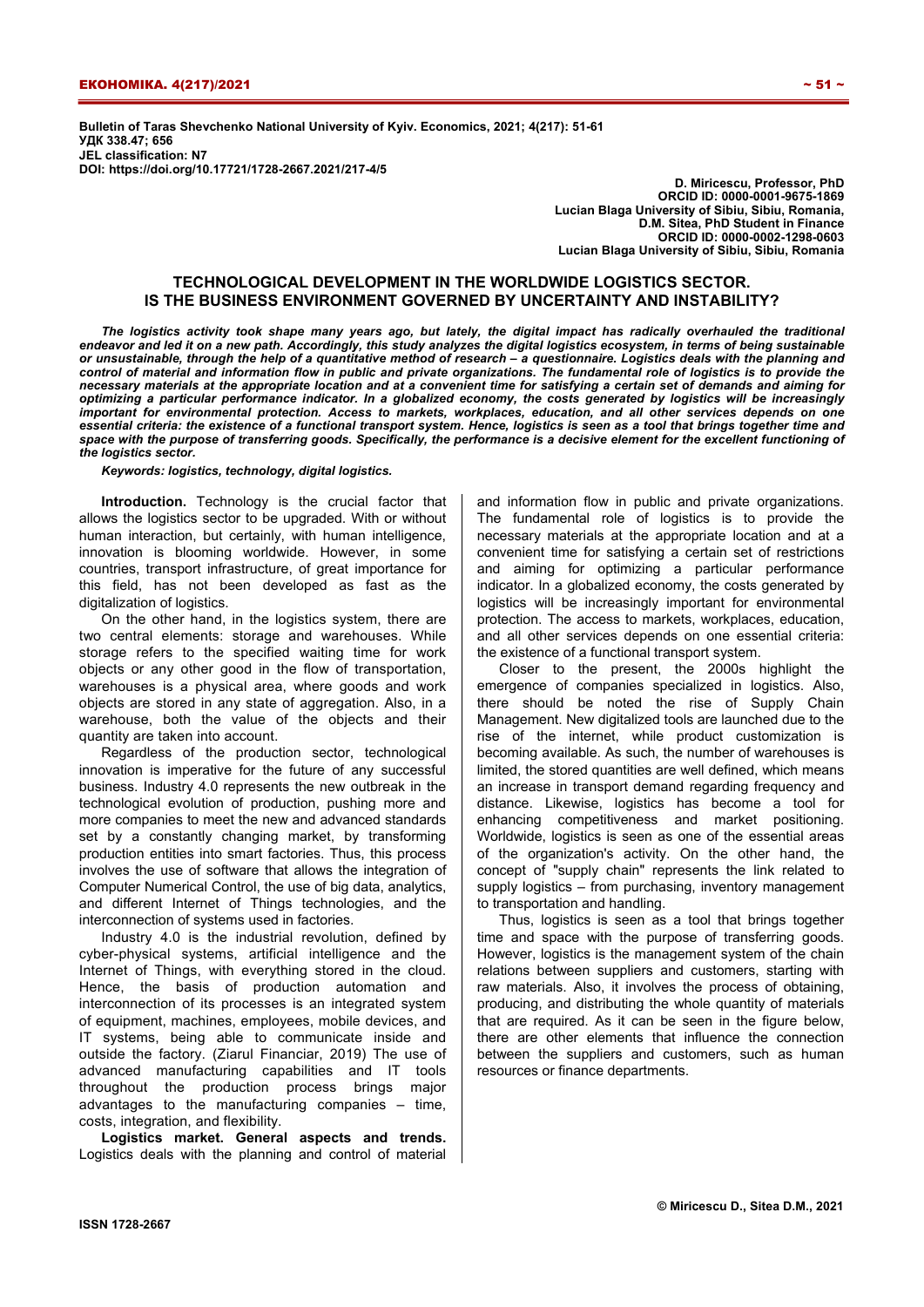

**Fig. 1. Logistics between suppliers and customers** 

*Source*: Authors' sketching based on Belu, M.G., *Logistics – factor de competitivitate,* Jurnalul Economic, No. 28, 2008, pp. 197-210.

Therefore, there are the 7 R's that increase the value of logistics: right product, right quantity, right quality, right time, right place, right costs, the right consumer. (Silva, Cardoso, 1990).

**Innovation through digitalization in the logistics sector. Unusual challenges.** The benefits of using the Internet for buyers and sellers depend mostly on the characteristics of the goods, forming the basic level of differentiation between e-commerce models. (Windsor, Leisen, Leach, Liu, 2004) Nowadays, e-commerce is becoming more and more popular. Especially at this moment, when the COVID-19 pandemic has kept people at home and they have had to order online. Therefore, the logistics must continue to be well developed in order to meet high demands.

Accordingly, there can be observed a series of challenges that the market faces, directly burdening the supply chain:

• *The emergence of the latest technologies.* The launch of drones, the increasing degree of acquisition and use of autonomous cars, and the added value that comes from artificial intelligence, big data, and the internet of things cannot be ignored in supply chain development. Indeed, performance is also an important element, being essential to replace the old software and hardware systems with newer, more powerful ones that are compatible with intelligent technologies.

• *Amazon effect.* E-commerce has become an influential factor not only in monetary policy but also in logistics. There is a strategy of low prices, many and frequent reductions that go hand in hand with a huge coverage of the consumer market. Thus, central banks are going through a period of change, even including inflation that is seen differently. (Garner, 2018) Brick-and-mortar stores will be gradually replaced by online stores, but still, this process can be slowed down through various personalized offers for customers. (Grosman, 2018) Delivering online orders to the brick-and-mortar store with lower or even no shipping costs can be helpful. Therefore, the number of deliveries is constantly growing.

• *Acute lack of professional drivers.* The biggest problem is the limited labor force in terms of logistics. Frequently, transport companies cannot operate the entire truck fleet, being forced to keep vehicles in the garage. Regarding the salary, a professional driver who is hired

only for national deliveries has a lower income than one who works with international deliveries.

• *The uncertainty generated by the COVID-19 pandemic.* Logistics is severely affected by traffic restrictions imposed by different countries. There is no specific period to indicate the closure of borders, as restrictions may be extended. Although some countries accept unrestricted transit, there may be countries that completely close their borders.

• *Increased competitiveness.* Logistics can either be provided by a department within a company or a specialized logistics company, known as a third-party logistics provider (3PL). In the latest years, many businesses have expanded their services, covering logistics as well.

An element of innovation can be observed through the multitude of logistics services, from 1PL to 4PL or even 5PL in some cases. A first-party logistics provider (1PL) is a firm or individual who must transport goods from A to B. This concept refers to the consignor and the consignee at the same time. A 1PL can be a manufacturer, trader, importer or exporter, wholesaler, trader, or distributor on the international level. Interesting to point out is that 1PL can refer to an individual or a family that moves away from one place to another. In fact, anyone who has goods moved from their place of origin to their new place is a 1PL. On the other hand, a third-party logistics provider (3PL) contracts outsourced or third-party logistics services to companies for their entire supply chain management function or solely a part of it. Thus, transport, handling, and storage of shipment, warehouse management, and distribution, as well as a number of additional services are the main attributes of 3PL. The 3PL method is most often implemented by an entity that does not focus on logistics as its main field of activity, considering the high costs of logistics services.

Nowadays, the advantages of 3PL are appreciated by many companies – the possibility to focus on other important activities than those outsourced to the external company, reduced management costs, and improved price competitiveness, free resources, improved service quality, and experience. It may be considered inconvenient, but there is a limited-contact between the provider and the client.

Regarding the costs, it can be observed in the figure below, that the total costs of logistics as a percentage of the incomes from sales averaged at around 11 % in all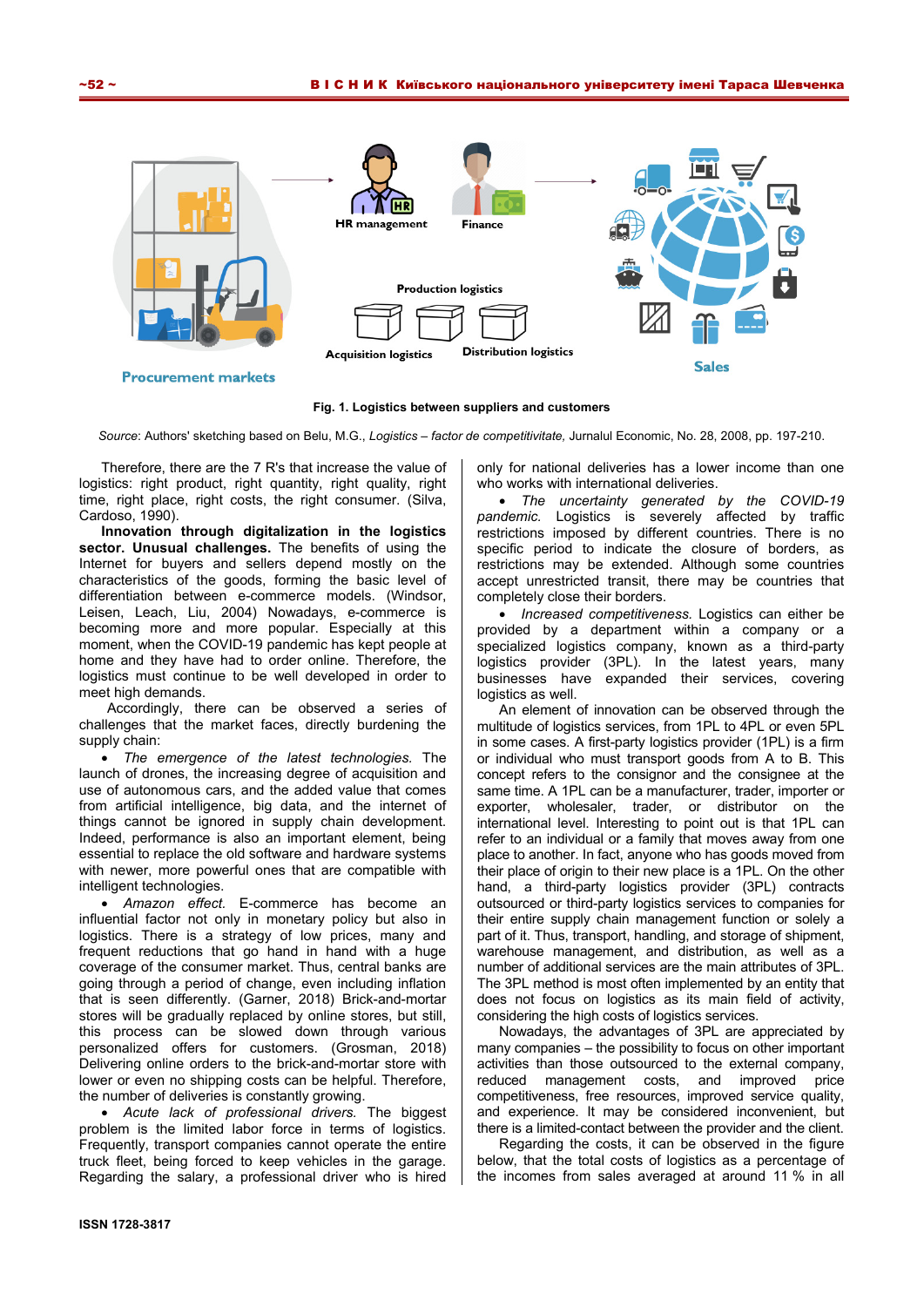three years. Likewise, the costs generated by outsourcing increased gradually, from 50 % to 51 % and then to 52 %. Thus, there was only a slight increase in the costs of

outsourcing. Furthermore, the transportation managed by third parties generated higher costs in 2020, than in 2019. (3PL Central, 2020).



### **Fig. 2. Relevant financial information regarding the shipment through 3PL**

*Source*: Authors' sketching based on 3PL Central, *2020 State of the Third-Party Logistics Industry Report,* https://info.3plcentral.com/2020-state-of-the-third-party-logistics-industry-report-pillar (2020), last accessed 2020/11/3

Moreover, the 3PL progressively emerged to 4PL, known as the fourth party logistics services provider. 4PL models may be distinguished through better integration. The client must indicate only what he would like to store, what and where he would like to transport, while the operator's responsibility is to design and manage the entire process. Withal, 4PL represents the outsourcing of logistics services, without owning a logistics department. In fact, all the operations are customized because they are designed from scratch, taking into account the needs of the customer. 4PL includes monitoring logistics processes, coordinating customer activities throughout the supply chain, from raw material suppliers to purchasers. The 4PL operator does not even need to have its warehouse or fleet, being enough to coordinate processes with the resources of other service providers.

What is truly an innovative model is the 5PL model. It combines the already known 3PL with 4PL methods and controls all operations in the supply chain using information technology. The 5PL operator is a logistics service provider that plans, organizes, and implements logistics solutions on behalf of other entities. In addition to supply chain integration, management, and control, 5PL can provide services such as call centers or online payments. Altogether, the concept of 5PL emerged with the enlarged and enlarging popularity of e-commerce.

**Digital logistics ecosystem. Sustainable or unsustainable?** Starting from the origin of the term *ecosystem*, it represents both biotope and biocenosis, in which close relations are established between organisms and also between organisms and abiotic factors. (DEX) In an ecosystem, there are two fundamental elements – environment and species. Indeed, each and every organ inside the body of a particular specie should carry out its task. The entire body is working on supporting the collaboration between organs, with the purpose of being healthy. In recent decades, through the progress of the internet, it is no longer possible to discuss a basic ecosystem in which people only live. More than that, two fundamental environments appeared – the digital environment and the ecological one, while species and technologies are the essential elements regarding the digital ecosystem.

Withing a cybernated ecosystem, there can be observed different types of species – biological, economic, and digital. In fact, people are considered a species, along with software and digital elements, being on their own in the ecosystem. All the species together provide effectiveness, power, balance and strength to the ecosystem. (Chang, West, 2006)

Therefore, an ecosystem that helps society function optimally is the logistics ecosystem. Certainly, logistics and warehousing methods are developed infrastructures that also require steady information and support systems. The launch of e-commerce marked the moment when the need for digitalization in logistics increased. National and international delivery companies offer to their customers the option to track the package, facilitating communication with the supplier. In the end, clients may evaluate the complete delivery service. Recently, various strategic alliances have begun to emerge between different companies in order to allow them to develop both retail and logistics services. Geographical constraints can be considered a problem in the case of brick-and-mortar stores. The launch of e-commerce has allowed customers to order products from foreign countries. Thus, the need for logistics has increased. In order for a customer from country X to be able to order and be shipped a good from country Y, a reliable and well-developed logistics is needed. In this case, it is important to note the need for secure information systems, both to facilitate the exchange of data, but also to support an online logistics cluster.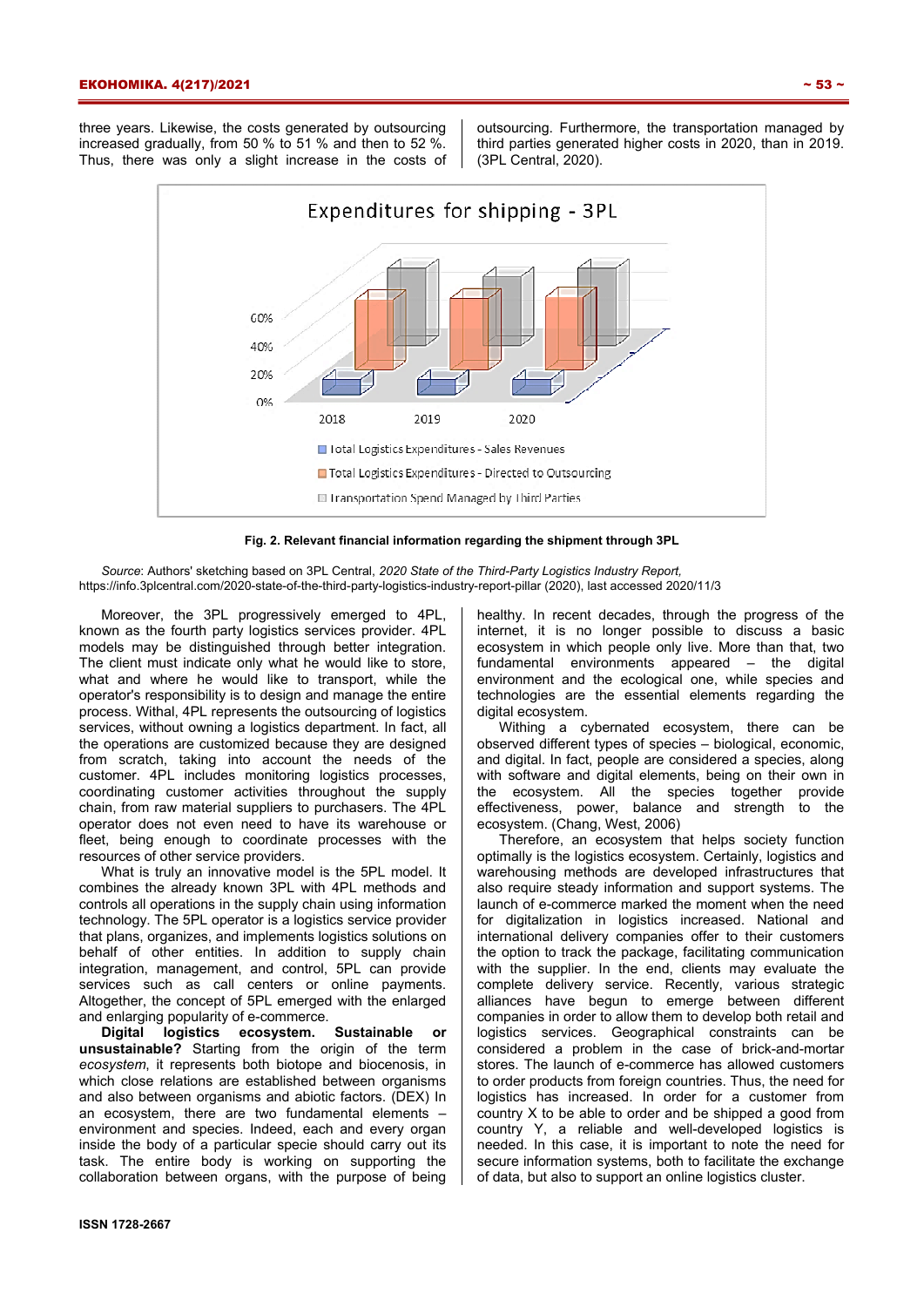In addition, logistics includes planning, implementing and controlling the physical flows of materials and finished products from their points of origin to the points of use, with the desire to make a profit and meet customers' requirements. Indeed, an inadequate logistics system may destroy a qualitative product. Thus, the real purpose of logistics is to create supply chains, secure and with the lowest possible costs. (Kotler, 1994) Therefore, the aim is to study the use and implementation of a digital strategy within organizations, identifying the technological specificity towards which companies are heading.

An example of a company that has expanded its business and offered its customers a digital alternative is Siemens Digital Logistics GmbH. Their so-called "digital twin" consulting track provides clients a cybernated extent to the physical supply chains. It can be useful for both worldwide collaborations with supply chain providers or personalized and particular business solutions. (Siemens Digital Logistics, 2020)

On the other hand, a few decades ago, the most intrigued concepts used in relation to logistics were shelf availability and cost. Today, sustainability seems to be one of the main concerns of players in the industry. Thus, energy consumption, CO2 emissions, and congestions in traffic in more and more urban regions become critical determinants in the supply chain. Manufacturers, retailers, logistics and related service providers are all making efforts to reduce the awful impact on the environment. Electric mobility is a hot topic right now. Many companies are involved in the process of optimizing the performance and practicability of electric commercial vehicles. Indeed, pilot programs have set new standards in urban traffic.

Finally, it can be stated that the direction towards which the logistics sector is heading is completely redesigned. Involving analytics will only bring benefits. There may be a high cost of implementation, but in the long run, it can be helpful. Sustainability is a controversial topic. There is a desire to aim for a sustainable policy, but the costs involved are high. However, the future is green, while companies set elements of sustainability as their goals.

**Performance of the logistics companies.** Strategies and policies, drown up by management specialists, play an important role in creating and consolidating the activities of organizations. Companies are increasingly competing with each other regarding their know-how, processes, attitudes, and values. That is why their products, services, and technologies can be easily copied. Money, information and other resources can be helpful for companies with processes, attitudes, and values that can generate added value for their customers. At this time, more than ever, digitalization is bringing a serious change to all markets. The logistics sector is directly impacted, following a period of major changes.

Thus, based on the above-mentioned information, the research aims to study the use and implementation of a strategy within organizations, to identify the specific use of the strategy, its importance and highlight the problems faced by an organization in its implementation and organizational policies. In terms of digitalization, an adaptation to the current reality is needed. Thus, the research will follow the response of the logistics sector to innovation.

Therefore, the market research aimed to obtain information regarding:

• The existence of a development strategy;

• Areas targeted in setting strategic objectives, mainly in the logistics sector;

• The influences of the external and internal environment taken into account when elaborating the strategic plans;

• Frequency of review of strategic plans;

• The type of action taken by the organization in response to a competitor.

*Establishing strategy within a logistics organization through a transition period to digitalization* is the fundamental desire of the market research. In fact, it is a quantitative one, aiming to describe and determine the strategy, the strategic planning, and the strategic management. The target market consists of high-ranking employees, in management positions. There were 50 respondents of the online questionnaire, between  $10<sup>m</sup>$ February and  $10<sup>th</sup>$  March 2019. The analysis of the data collected was performed with the help of the SPSS statistical analysis program.



# **How do you assess the economic and financial situation of your organization?**

**Fig. 3. How do you assess the economic and financial situation of your organization?** 

*Source*: Authors' sketching.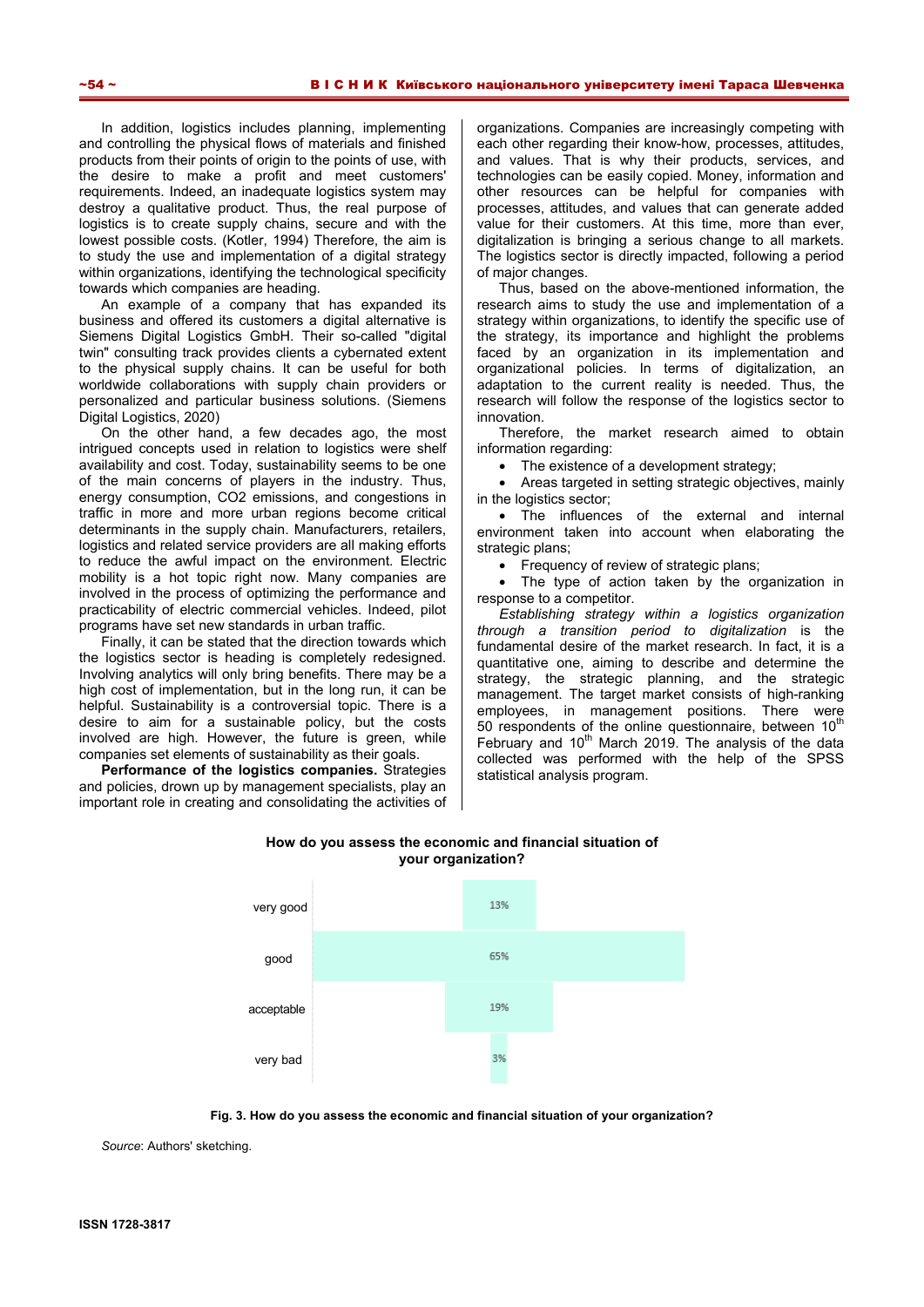## ЕКОНОМІКА. 4(217)/2021  $\sim$  55  $\sim$

Regarding the economic-financial situation of the organization among those who answered the questionnaire, a percentage of 65 % appreciated this situation as a good one. Only 13 % considered that the financial situation is very good, while 19 % answered that they have a satisfactory economic situation. Fortunately, barely 3 % are dissatisfied with the economic and financial situation. This specific question is relevant in the context of logistics, in order to make long-term forecasts of the company. In particular, if employees consider that the company has an exceptional economic and financial situation, then the forecasts can be positive in terms of digitalization.





*Source*: Authors' sketching.

Establishing a strategy is a necessity in most organizations. Certainly, 90 % of the respondents agreed that the company they work for planned a strategy, while only 10 % did not plan one. Likewise, these strategies are established for certain periods of time. Based on the data collected, 30 % of the respondents establish the strategy for a period of two years, while 23 % for one year, 20 % set strategies for three years and 7 % for over four years.

Among the most important trends that will be decisive in the logistics and transport sector are online communication, intelligent interfaces, transparent monitoring, and data exchange and security. Some companies have already pointed out these elements in their strategies, following the process. However, other firms did not implement them but surely will have to consider them in the long run, in order to remain competitive on the market.



**Fig. 5. Which are the areas that the companies are targeting for setting the main strategic objectives?** 

*Source*: Authors' sketching.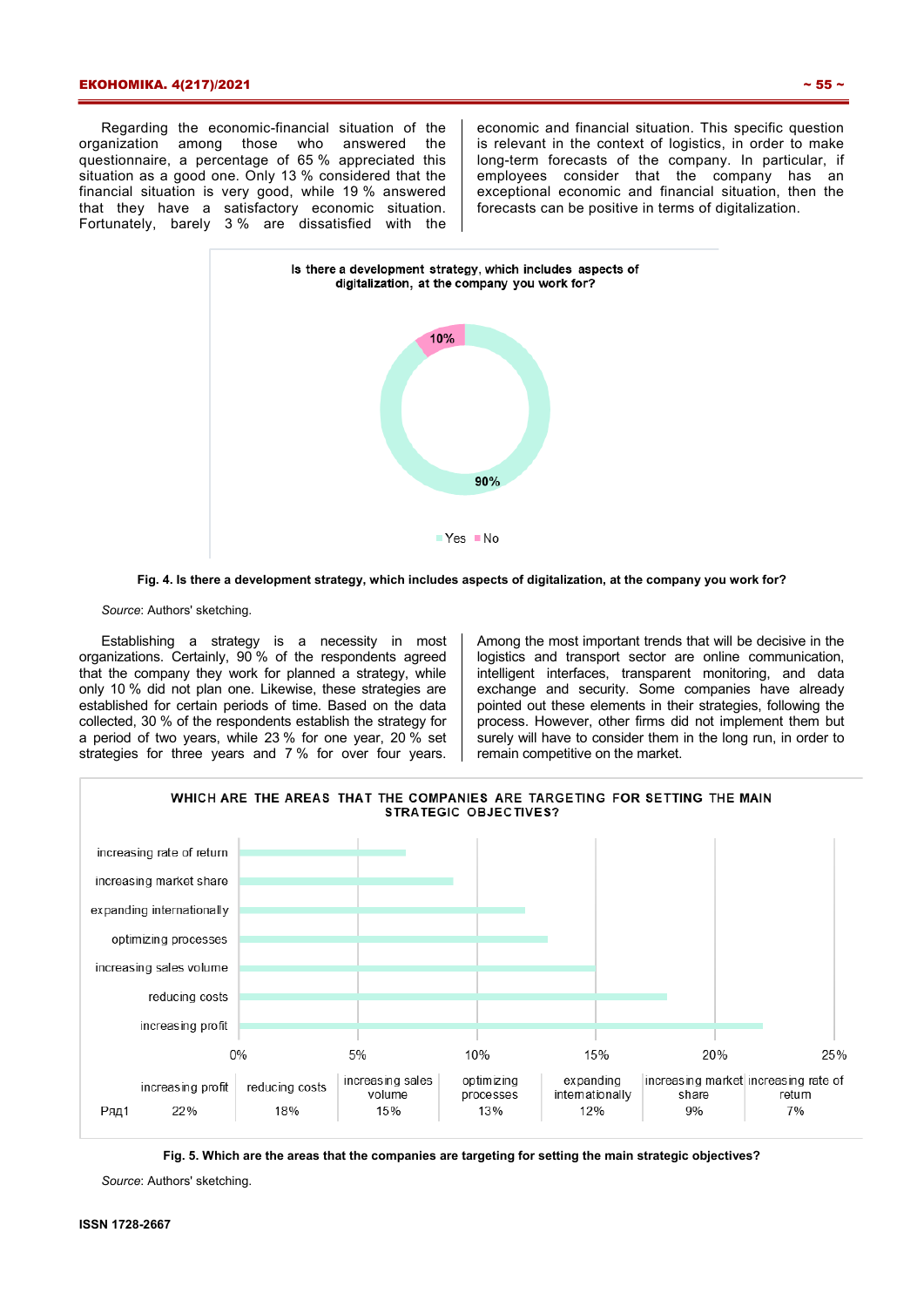The main areas targeted by respondents in setting strategic objectives are increasing profit – 22 %, reducing costs – 18 %, increasing sales volume – 15 %, optimizing

processes – 13 %, expanding internationally – 12 %, followed by a lower percentage of: increasing market share – 9 % and increasing the rate of return – 7 %.



**Fig. 6. Do you develop strategic plans in written, digital form?** 

*Source*: Authors' sketching.

Most of the respondents (80 %) mentioned that they draw up strategic plans in a digital form, while only 20 % did not include a device in this process. The habit of the respondents to involve technology in their daily life can be observed through this question. It is relevant to use different devices, as this shows the digitalization orientation of employees in particular and the company in general.



**Fig. 7. Are customer needs and their satisfaction key factors in shaping, formulating, and implementing your organization's strategy?** 

*Source*: Authors' sketching.

As it can be observed in the chart above, 87 % of the interviewees consider as determinant factors of the strategy the customer satisfaction and needs, while 13 % do not take that into consideration.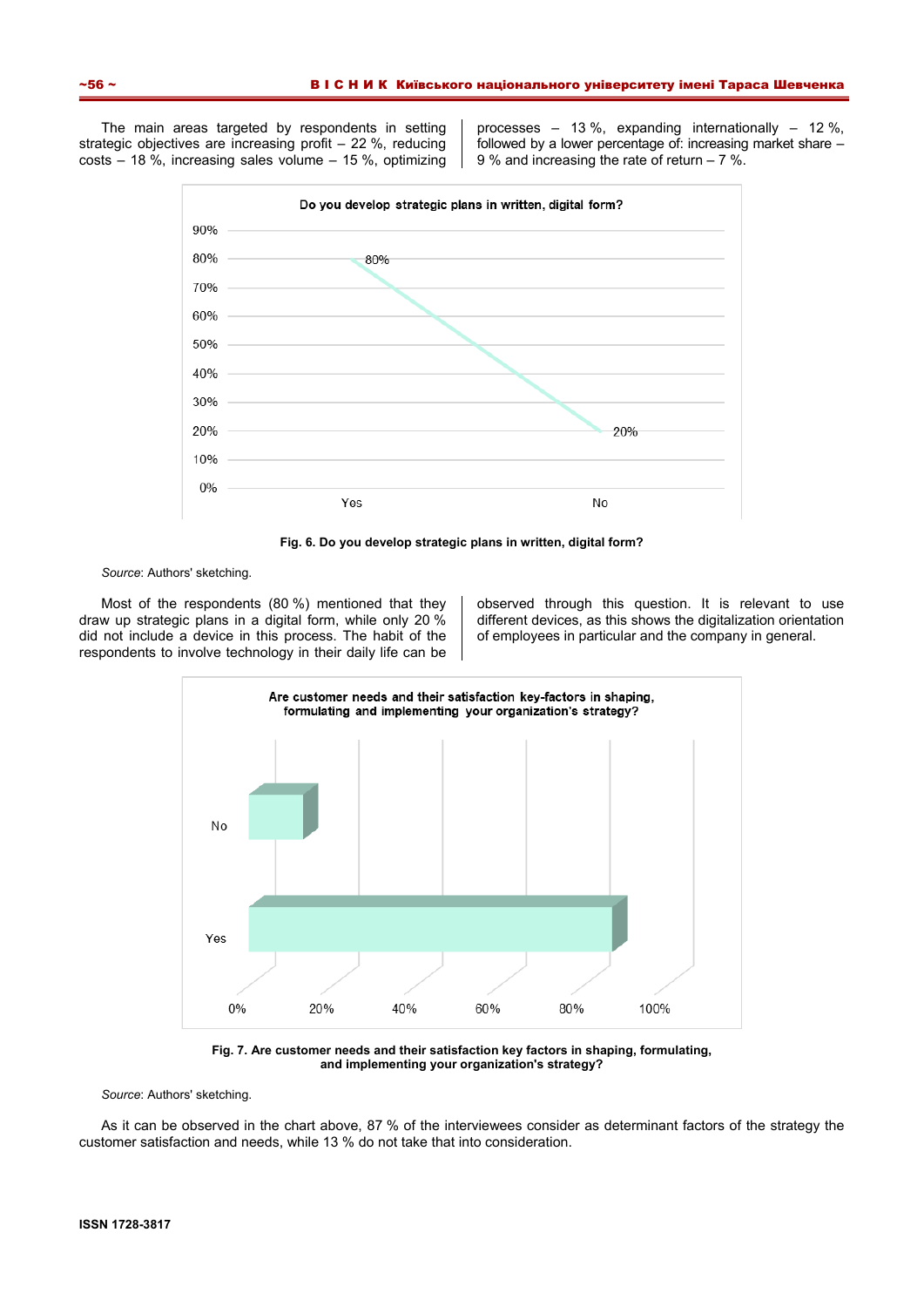40%

35%

30%

25%

20%

15%

10%

5%

0%







*Source*: Authors' sketching.

During the transition period, which the whole world is currently going through, technical trends remain the most important element when developing a strategic plan.

Likewise, the company revenues are taken into account in the process of elaborating a strategy. Thus, depending on income, certain higher or lower targets can be set.



**Fig. 9. How important is the degree of new more digitalized entrants on the market when developing your organization's strategic planning?** 

*Source*: Authors' sketching.

10%

0%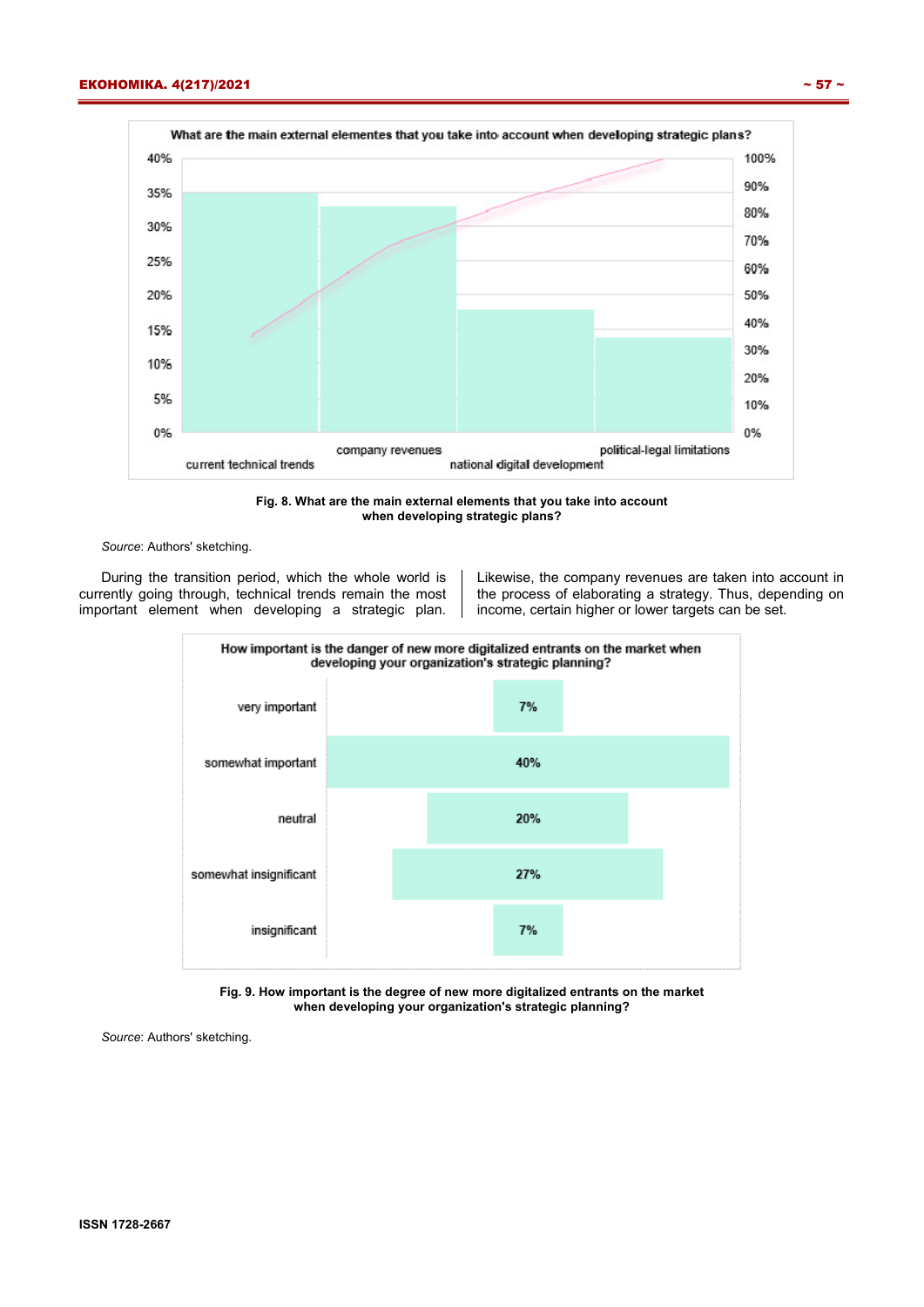

**Fig. 10. How important are the substitute services (1PL, 2PL, 3PL, etc.) when developing your organization's strategic planning?** 

#### *Source*: Authors' sketching.

Furthermore, with the desire to understand the rationality of the decisions taken at the administrative level by each organization, respondents were asked to identify the importance of two competitive elements in today's business in terms of the strategic planning of their logistics organization. The danger of the new, more digitalized,

entrants on the market was considered by 40 % important, while 7 % see as an insignificant element. Regarding the modern services that can replace the activity of logistics companies, 50 % of the respondents consider the face somewhat important, while none of them insignificant.



**Fig. 11. In your opinion, what are the main difficulties that your organization faces in carrying out its activity?** 

*Source*: Authors' sketching.

Regarding the main difficulties that a logistics organization faces in carrying out its activity, it can be seen that the first place is occupied by general economic conditions – inflation, bank interest rates, exchange rate fluctuations, etc. On the other hand, there is a problem with the low motivation of employees. Thus, productivity is decreased with frequent new employments. If there are no software solutions and specific tools to optimize warehouses, pickers encounter difficulties in identifying products. In fact, new employees need months of training. By improving the operational structure, the picking processes become easy to be learned even by new workers, not requiring to employ only specialized people. Through suitable software, the period of training can be reduced to even two-three days.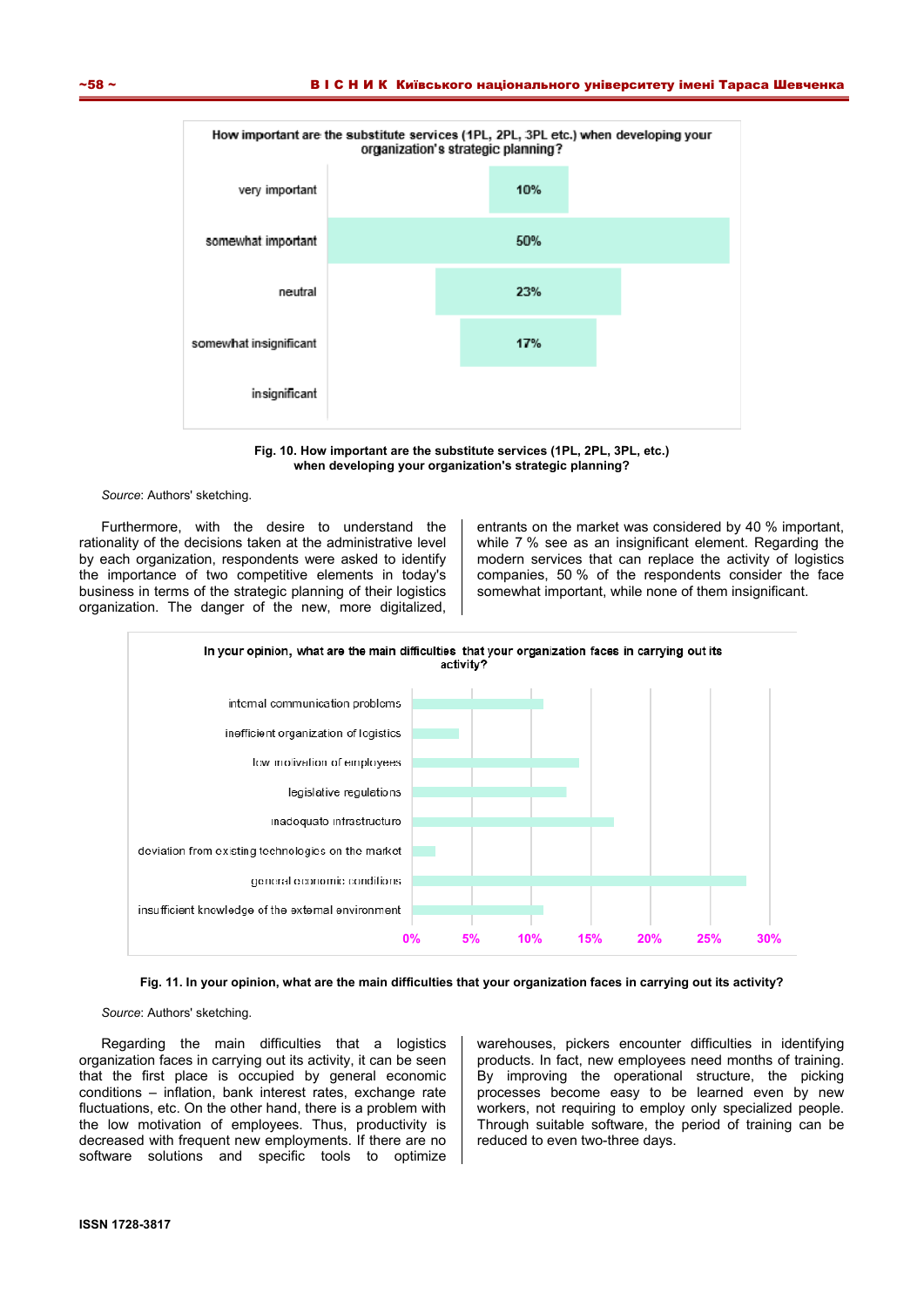

**Fig. 12. What do you consider to be the key elements that influence the frequency of review of strategic plans?** 

## *Source*: Authors' sketching.

Through the current questionnaire, the respondents were asked about the frequency of review of strategic plans. Thus, it resulted that a percentage of 41 % of those surveyed annually review their strategic plan, while 24 % every six months. This review depends on certain factors – 24 % of respondents agreed that it should be taken into account the size of the company, 23 % considered important the dynamics of the business environment, 21 % believe that it depends on the experience of the organization, while 17 % considered relevant the technological progress and 15 % the logistics area.



**Fig. 13. How many employees does the company have?** 

*Source*: Authors' sketching.

Following the above figure, there can be seen that 41 % of the logistics companies have between 9 – 49 employees, 31 % have between 50 – 249, 22 % have less than 9 employees, while only 6 % have over 250 employees. The chosen companies were mixed, based on the desire to create a complex analysis of the logistics sector.

Through the current market research, it was concluded that logistics companies need to define their strategic objectives and implement an appropriate strategy to support their evolution in the long run. This might be an engine for achieving market competitiveness. To be successful, each and every logistics company should determine its identity and its place in the market. Three aspects should be considered before establishing a strategy that is likely to bring favorable results – logistics organization, economy, and competitiveness.

According to the questionnaire, the main areas targeted in establishing the strategy, the first place is occupied by an increase in profit (22 %), followed by cost reduction (18 %) and an increase in sales volume (15 %). Likewise, customer needs are a key factor in building the strategy. In this regard, the income of the population has been and still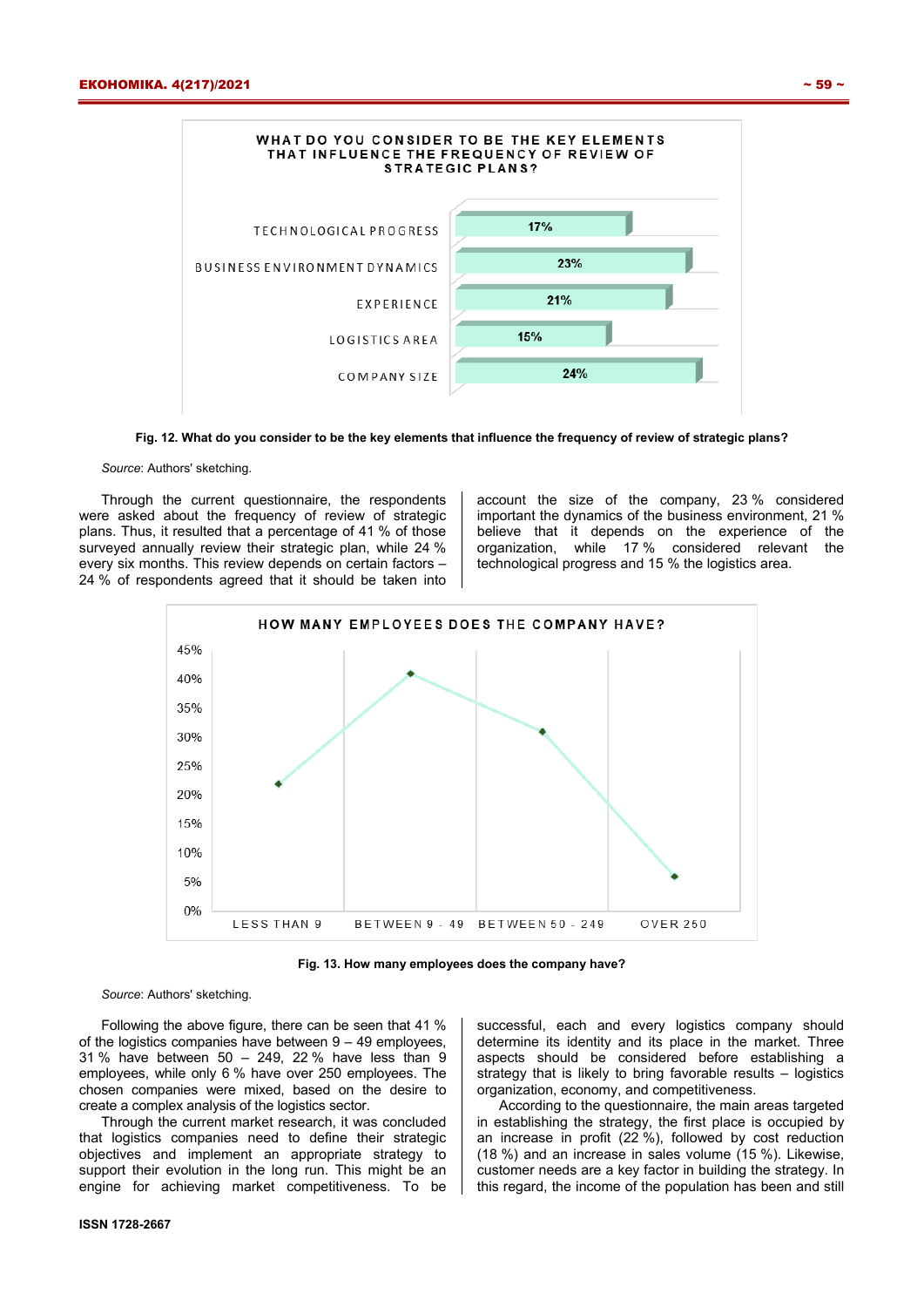is a sensitive subject, especially in the current context of the COVID-19 pandemic, clearly reflecting the problems that exist in a country's economy.

Decisively, the ability to quickly change plans when the situation requires it, and the awareness that the interpretation of the strategy is different from one situation to another are the two elements that reflect an entrepreneurial mindset. In an unstable business environment dominated lately by deep economic turbulences caused by COVID-19, it is vital to find a viable solution to achieve flexible strategic planning. It should provide an organizational development framework, not limiting the possibilities of identifying solutions that quickly take opportunities or avoid the dangers of this unstable environment.

It is interesting to note that, at the level of the interviewed logistics organization, 53 % of the respondents agreed with tactical or operational planning, while only 47 % have long-term strategic plans, according to various strategic management methodologies. The recommendation is to pay attention to the strategic managerial culture among the top management of business organizations. Another fundamental recommendation is to include digital aspects in all strategic plans of all logistics companies. As the COVID-19 pandemic brought many changes to the world, it also accelerated digitalization. Thus, the logistics sector must adapt as quickly as possible to the reality of the moment.

**Conclusion & Discussion.** As the European economy grows, companies continue to grow production and sales. As a result, transport demand is increasing. The current market requires the implementation of new solutions. Although the COVID-19 pandemic limited production, the need for transportation increased. However, social distancing brings into discussion the technologization and implementation of new communication systems as efficiently as possible. Logistics is one of the segments most in need of specialists and they are hard to find. Only experienced employees can ensure the stability of processes related to the distribution chain. One of the areas that are developing now is ecommerce, which seems to be the industry that will increase in popularity with each year.

The logistics sector is of utmost importance in the economy. The events of recent years require a profound transformation in this sector, in order to increase productivity, reduce costs and accelerate delivery times. Digitalization has a key role in achieving these goals of increased efficiency. The development of technologies that support the information society is accelerating through the convergence of new information and communication technologies and markets. Innovation is facilitated by the growing importance of the content that removes cultural boundaries and technologies that separated telecommunications and information technology. In this context, the concept of FreightTech is also introduced. Which, while some people use this term to refer to the technology sector in freight and goods transport, others are not even used with the word. FreightTech describes the digital elements along the value chain in logistics: through digital applications, it creates new solutions for optimizing the supply chain. This includes all digital applications, from intralogistics and transport logistics to warehousing logistics. It is all about intelligence, automation, and integration. (Pisoke, 2020)

In the end, there are several digital technologies that play a key role in transforming logistics organizations. The focus is on location, device connectivity, analytics, cognitive computing, and cloud. Last but not least, due to the high-security requirements, digital transformation means the increasing use of digital authentication technologies and asset traceability.

The challenges of the moment are the key factors that determine or not the success of companies. As the accelerated need to buy considerable volumes online, along with the lack of professional drivers and the uncertainty of the worldwide environment are factors that cause organizational difficulties, the logistics sector is under pressure. Increased competitiveness is not only a challenge but also a strength. In a globalized economy, logistics and logistics costs are increasingly relevant factors for competitiveness, innovation, and valuable for environmental protection. Access to markets, workplaces, education, and services depends on an essential factor – the existence of a functional transport system. Thus, logistics are a staple in society, especially since e-business has grown exponentially. In order to have an orientation based on long-term objectives, a strategy must be established. For this reason, the idea of market research on the development strategy of national logistics companies has emerged.

Consequently, it is suggested for logistics companies to frequently check the market and its development. Being up to date with everything that happens in the international environment is a necessity for harmonious growth, for the retention of existing clients and to appeal to potential ones. Upcoming, the whole world will be governed by technology.

Absolutely, an exceptional recommendation is to make further analysis on the impact of digital technologies on the logistics sector. Hence, it is imperative to observe the worldwide evolution in logistics

#### **References**

1. *Belu, M.G.*, Logistics – factor de competitivitate*,* Jurnalul Economic, No. 28, 2008, p. 197–210.

2. *Chang, E., West, M.*, Digital Ecosystems a Next Generation of the Collaborative Environment*,* Proceedings of iiWAS2006, 2006, p. 3–23.

3. Dicionar Explicativ al Limbii Române, https://dexonline.ro/definitie/

ecosistem, last accessed 2020/08/21

4. *Garner, B.A.*, *Amazon in the Global Market,* Journal of Marketing and Management 9 (2), 2018, p. 63-73.

5. *Grosman, L.*, What the Amazon Effect Means for Retailers*,* Forbes, https://www.forbes.com/sites/forbescommunicationscouncil/2018/02/22/what -the-amazon-effect-means-for-retailers/#1f4e49a12ded, 2018, last accessed 2020/10/7

6. *Horzela, A., Kolinski, A., Domanski, R.,* Osmolski, W., Analysis of Use of Communication Standards on the Implementation of Distribution Processes in Fourth Party Logistics (4PL), Proceedings of The 18<sup>th</sup> International Scientific Conference Business Logistics in Modern Management, 2018.

7. *Kayikci, Y.*, Sustainability Impact of Digitalization in Logistics*,*  Procedia Manufacturing, Volume 21, 2018, p. 782–789, https://doi.org/ 10.1016/j.promfg.2018.02.184.

8. *Kotler, P*., Marketing Management: Analysis, Planning, Implementation and Control*,* Prentice-Hall, 1994

9. Moser T., Dumitra cu D., Miricescu D., Logistics Management -Particularities and Tendencies. Growing organizational competitiveness and customer satisfaction through efficient management of logistics activities, LAP Lambert Academic Publishing, ISBN 978-613-7-16204-0, 2018.

10. *Miricescu D., Moser T., Dumitraşcu D.,* Analysis of the Particularities of the Logistics Market from South – East Europe,<br>Proceedings of the 6<sup>th</sup> Review of Management and Economic Engineering Management Conference (RMEE), 20–22 September 2018, Todesco Publising House, ISSN 2247 – 8639, ISSN-L 2247 – 8639, 2018, p. 199–208.

11. *Miricescu Dan, Moser T.*, Aspects of the cooperation between the logistics providers and customers within the Romanian market*,* Rewiew of management and Economic Engineering, vol. 14 / nr.3 (57), Todesco Publishing House, Cluj-Napoca, ISSN 1583-624X, 2015, p. 477–488.

12. *Miricescu, D*., Study Regarding the Customer Satisfaction Evaluation Considering the Logistics Service Level, Valahian Journal of Economic Studies, Volume 4(18) Issue 3, Valahia University Press, Târgovişte, ISSN 2067–9440, 2013, p. 65–72.